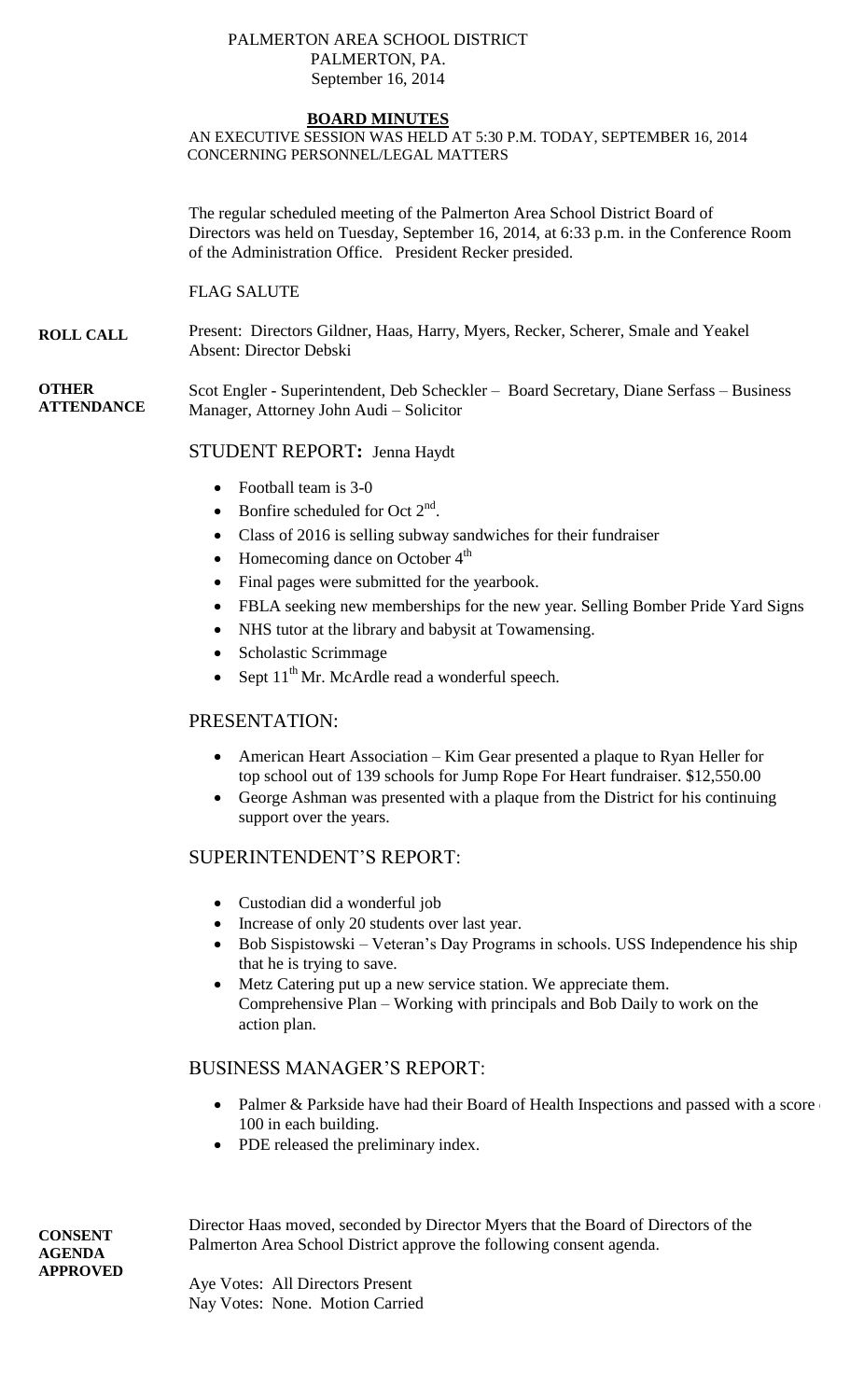September 16, 2014

# **Consent Agenda**

| <b>MINUTES</b>                                        | Approve the minutes from the August 19, 2014 meeting. (attachment on file)                                                                                                                                                                                                                                                                                                                                                                                                                  |
|-------------------------------------------------------|---------------------------------------------------------------------------------------------------------------------------------------------------------------------------------------------------------------------------------------------------------------------------------------------------------------------------------------------------------------------------------------------------------------------------------------------------------------------------------------------|
| <b>FINANCIAL</b><br><b>REPORTS</b>                    | Approve the financial reports listed below:<br>TREASURER'S REPORTS. (attachment on file)<br>$\bullet$<br>ACCOUNTS PAYABLE. (attachment on file)<br>$\bullet$<br>GRANTS. (attachment on file)<br>$\bullet$                                                                                                                                                                                                                                                                                   |
| PT CUSTODIAN                                          | Approve Nicole Swartz as part-time custodian at Towamensing for 5 hours/day at the rate of<br>\$11.98 /hour, effective September 17, 2014.                                                                                                                                                                                                                                                                                                                                                  |
| <b>REMOVE FROM</b><br><b>SUB LIST</b>                 | Remove the following from the Substitute List as per their requests:<br>Tina Martin - substitute teacher<br>Megan Groh – substitute teacher<br>$\bullet$                                                                                                                                                                                                                                                                                                                                    |
| <b>SUBSTITUTE</b><br><b>TEACHERS</b>                  | Approve the following substitutes effective September 17, 2014.<br>Ashley Andrews – substitute teacher<br>$\bullet$<br>Linda Vella – substitute teacher<br>$\bullet$<br>Kacey Galasso - substitute teacher<br>Alexis Lloyd – substitute teacher<br>$\bullet$<br>Kasi Reborchick – substitute teacher<br>Brian Stevko – substitute teacher<br>٠<br>Heather Mostosky – substitute teacher<br>$\bullet$<br>Melissa Dowches – substitute teacher<br>٠<br>Michelle Lawrence - substitute teacher |
| <b>EXTRA</b><br><b>CURRICULAR</b><br><b>POSITIONS</b> | Approve the following changes in extracurricular positions:<br>Jeff Minnich to 75% Head Cross Country Coaching Salary<br>$\bullet$<br>Kurt Eckhart to 25% Head Cross Country Coaching Salary<br>$\bullet$<br>James Bunting to Volunteer Assistant Boys' Soccer Coach<br>٠<br>David Lavin to Volunteer Assistant Wrestling Coach                                                                                                                                                             |
| <b>TUITION RE-</b><br><b>IMBURSEMENTS</b>             | Approve tuition reimbursements. (attachment on file)                                                                                                                                                                                                                                                                                                                                                                                                                                        |
| <b>FIELD TRIP</b>                                     | Approval for FBLA Officers, chaperoned by Jen Danzeisen to attend the Penn State<br>Leadership Workshop on November 2 & 3, 2014 at State College at the cost to the District<br>of a Substitute for 2 days.                                                                                                                                                                                                                                                                                 |
| <b>DJ CONTRACT</b>                                    | Approve Contract of Agreement – Disk Jockey Kings (Joshua Solarczyk or David Semmel)<br>for DJ services for school dances sponsored by National Junior Honor Society Activity<br>Club for 2014-2015 school year as indicated.                                                                                                                                                                                                                                                               |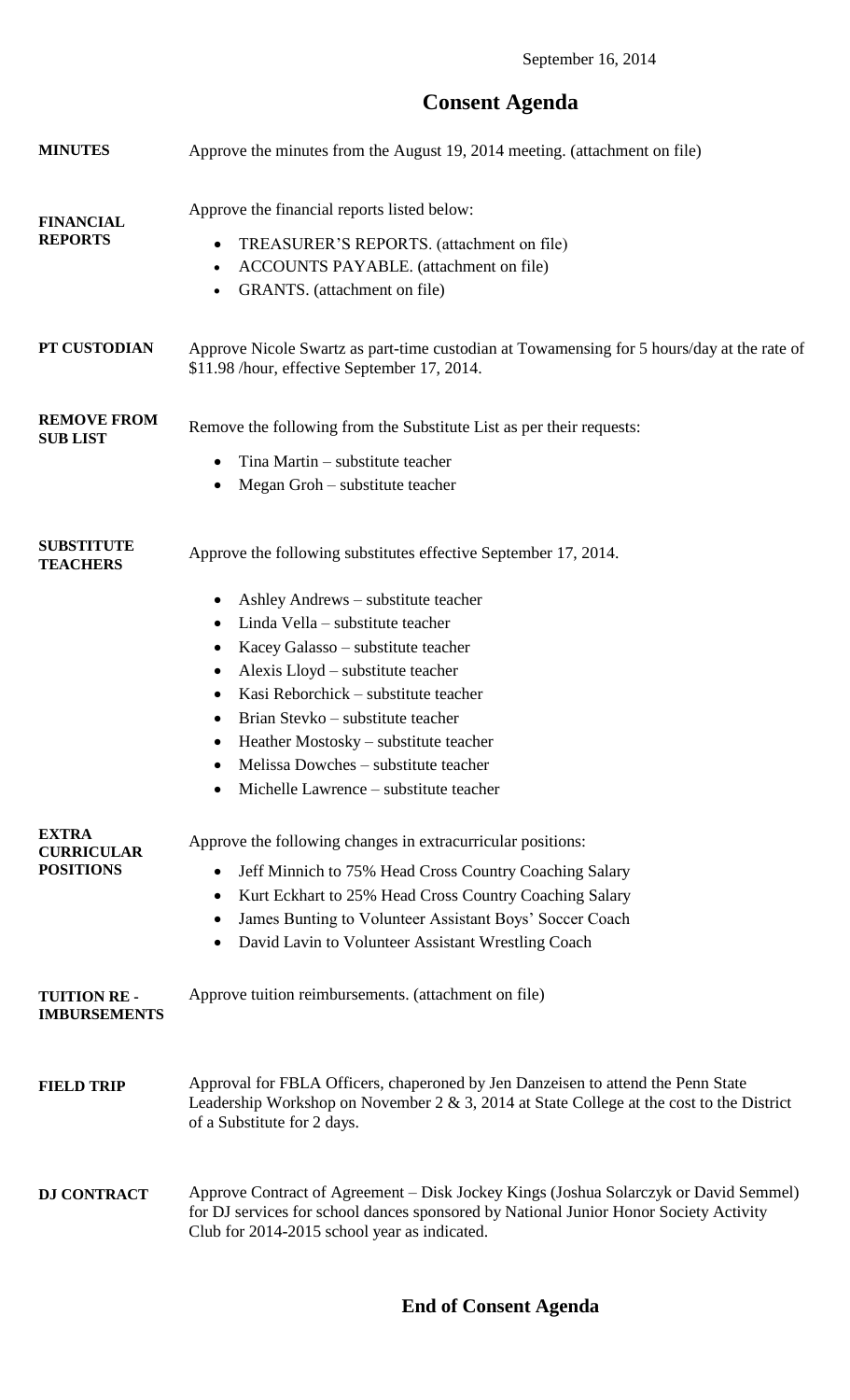September 16, 2014

| <b>BUSINESS</b><br><b>MANAGER</b><br><b>RESIGNATION</b><br><b>APPROVED</b> | Director Scherer moved, seconded by Director Harry that the Board of Directors of the<br>Palmerton Area School District accept the resignation of Diane Serfass, Business Manager,<br>effective on or before December 8, 2014.                 |
|----------------------------------------------------------------------------|------------------------------------------------------------------------------------------------------------------------------------------------------------------------------------------------------------------------------------------------|
|                                                                            | Aye Votes: All Directors Present<br>Nay Votes: None. Motion Carried                                                                                                                                                                            |
| <b>TEACHER</b><br><b>RESIGNATION</b><br><b>APPROVED</b>                    | Director Yeakel moved, seconded by Director Haas that the Board of Directors of the<br>Palmerton Area School District accept the resignation of David Lavin as High School Social<br>Studies Teacher, effective on or before November 7, 2014. |
|                                                                            | Aye Votes: All Directors Present<br>Nay Votes: None. Motion Carried                                                                                                                                                                            |
| <b>SUBSTITUTE</b><br><b>CUSTODIAN</b><br><b>APPROVED</b>                   | Director Haas moved, seconded by Director Scherer that the Board of Directors of the<br>Palmerton Area School District approve Frank Rocco as a Substitute Custodian, effective<br>September 17, 2014.                                         |
|                                                                            | Aye Votes: All Directors Present<br>Nay Votes: None. Motion Carried                                                                                                                                                                            |
| <b>VOLUNTEER</b><br><b>COACH</b><br><b>APPROVED</b>                        | Director Scherer moved, seconded by Director Haas that the Board of Directors of the<br>Palmerton Area School District approve Brian Recker as Volunteer Middle School Football<br>Coach for the 2014-2015 school year.                        |
|                                                                            | Aye Votes: Directors Yeakel, Gildner, Smale, Myers, Haas, Scherer, Harry<br>Nay Votes: None.<br><b>Abstentions: Director Recker. Motion Carried</b>                                                                                            |
| <b>VOTE FOR PSBA</b><br><b>PRESIDENT</b><br><b>APPROVED</b>                | Director Haas moved, seconded by Director Gildner that the Board of Directors of the<br>Palmerton Area School District cast their vote for Charles Ballard for PSBA President.                                                                 |
|                                                                            | Aye Votes: Directors Gildner, Haas, Harry, Myers, Recker, Scherer, and Smale.<br>Nay Votes: Director Yeakel. Motion Carried                                                                                                                    |
| <b>VOTE FOR PSBA</b><br><b>VICE PRESIDENT</b><br><b>APPROVED</b>           | Director Myers moved, seconded by Director Smale that the Board of Directors of the<br>Palmerton Area School District to cast their vote for Mark Miller for PSBA Vice President.                                                              |
|                                                                            | Aye Votes: All Directors Present<br>Nay Votes: None. Motion Carried                                                                                                                                                                            |
| <b>VOTE FOR PSBA</b><br><b>TREASURER</b><br><b>APPROVED</b>                | Director Myers moved, seconded by Director Haas that the Board of Directors of the<br>Palmerton Area School District cast their vote for Otto W. Voit III for PSBA Treasurer.                                                                  |
|                                                                            | Aye Votes: All Directors Present<br>Nay Votes: None. Motion Carried                                                                                                                                                                            |
| <b>VOTE FOR PSBA</b><br><b>AT-LARGE REP</b><br><b>APPROVED</b>             | Director Haas moved, seconded by Director Myers that the Board of Directors of the<br>Palmerton Area School District cast their vote for Robert Swartz for PSBA At - Large<br>Representative.                                                  |
|                                                                            | Aye Votes: All Directors Present<br>Nay Votes: None. Motion Carried                                                                                                                                                                            |